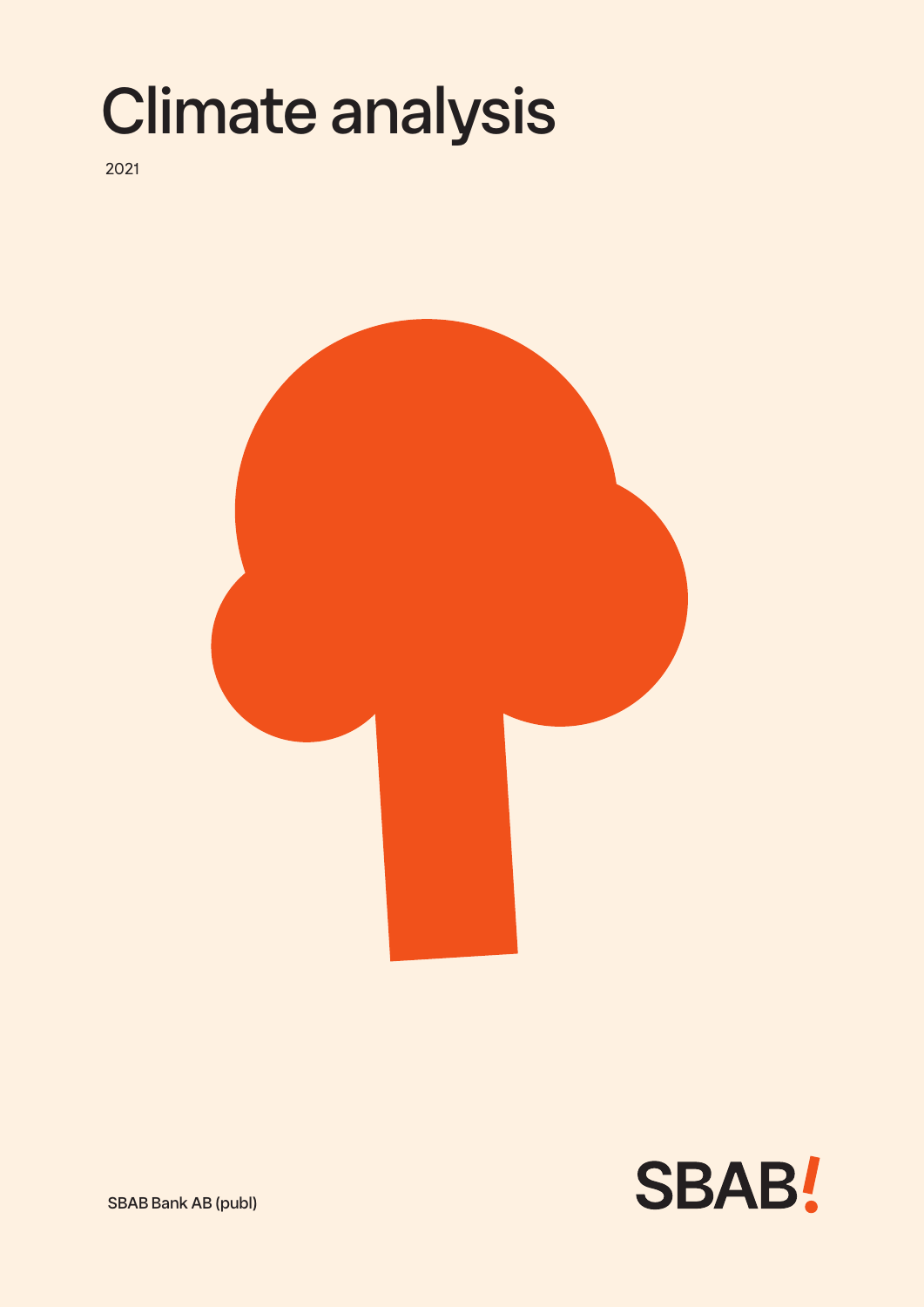# **Summary**

SBAB has conducted an annual climate report for 2021. The report has been produced and validated by U&We (an external sustainability consultancy) using the data management tool *Our Impacts*. The report follows the standard of the Green House Gas (GHG) protocol.

SBAB's annual climate reports have been produced with the help of *Our Impacts since 2009.*

The total emissions for 2021 are 461.9 tonnes CO2e (carbon dioxide equivalents), calculated with the marketbased approach. The reported 2020 emissions were 601.8 tCO2e. Therefore, we have a significantly less negative impact in 2021 as compared to the previous year. The reason for the decrease is primarily reduced travel and reduced impact from the purchase of IT equipment.

**•** IT equipment: The climate impact reduced by 139.9 tCO2e, which represents a 27 percent reduction from the previous year.

- Electricity consumption, offices: The climate impact reduced by 15.2 tCO2e, a 29 percent reduction from the previous year due to a new green energy contract in Solna.
- **•** Server services, electricity: The climate impact increased by 7.4 tCO2e, an increase of 28 percent. There was the same number of servers with green electricity compared to 2020, however, we had 8% higher kwh usage.
- **•** The pandemic resulted in less travelling and a reduction of impact by 28 tonnes. *–* Air travel -27 tonnes (-75%), Taxi journeys -0.4 tonnes
- (-36%). Business trips by car 2 tonnes (-9%). Hotel nights +1.2 tonnes (+ 18%)

For the selected measuring range, data has been available, and the collection process has been concluded without issues.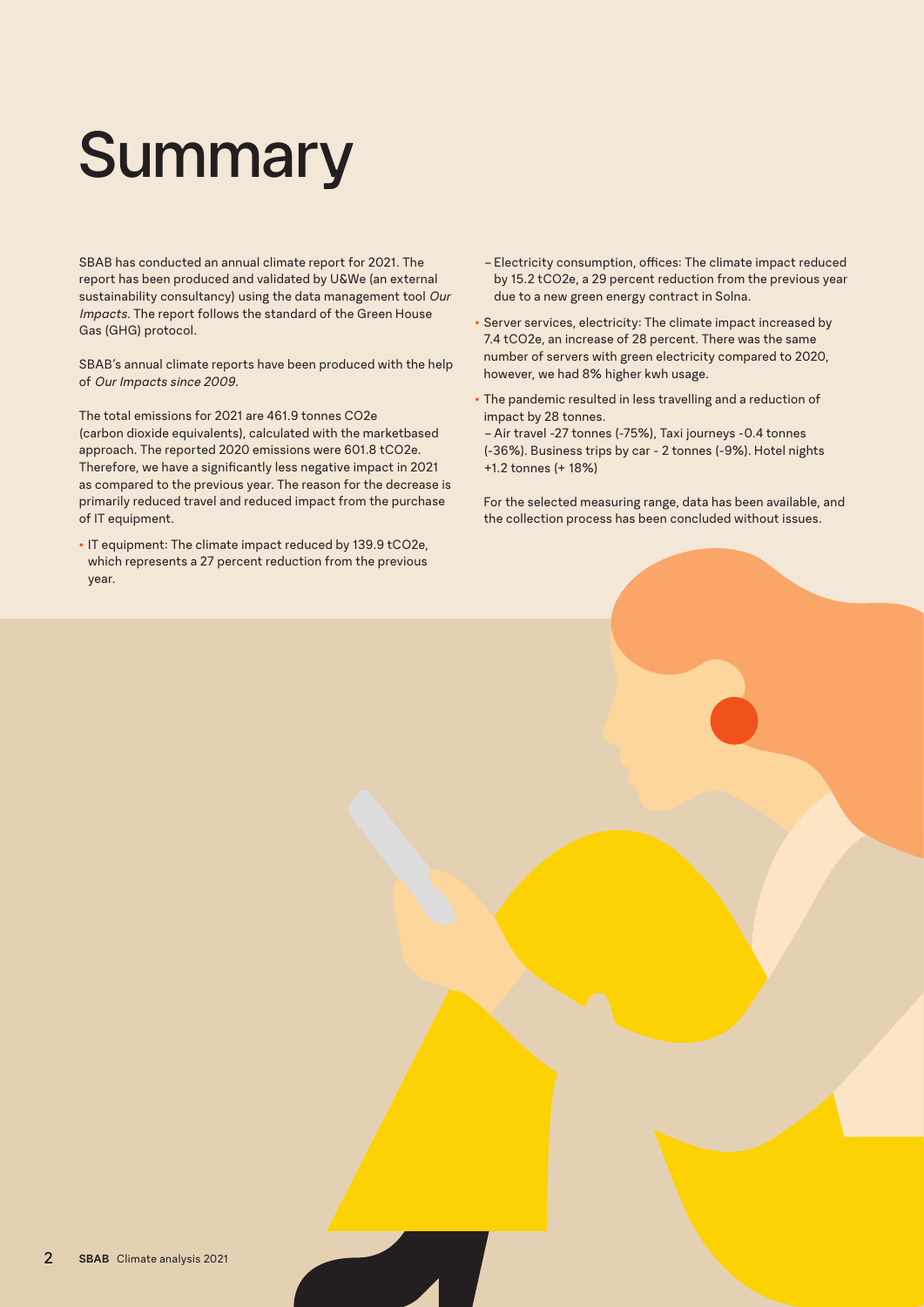## Introduction

#### **Background and purpose**

SBAB carried out a climate impact calculation of their 2021 emissions as part of the climate strategy and action plan to reduce emissions.

The climate impact calculation has been produced by the webbased tool *Our Impacts.*

#### **Participants**

SBAB point of contact has been Peder Wissler. Quality checks, auditing and analysis of the climate impact report was performed by Johan Solberg, U&We.

#### **Time of collection**

Data collection was performed during January and February 2022.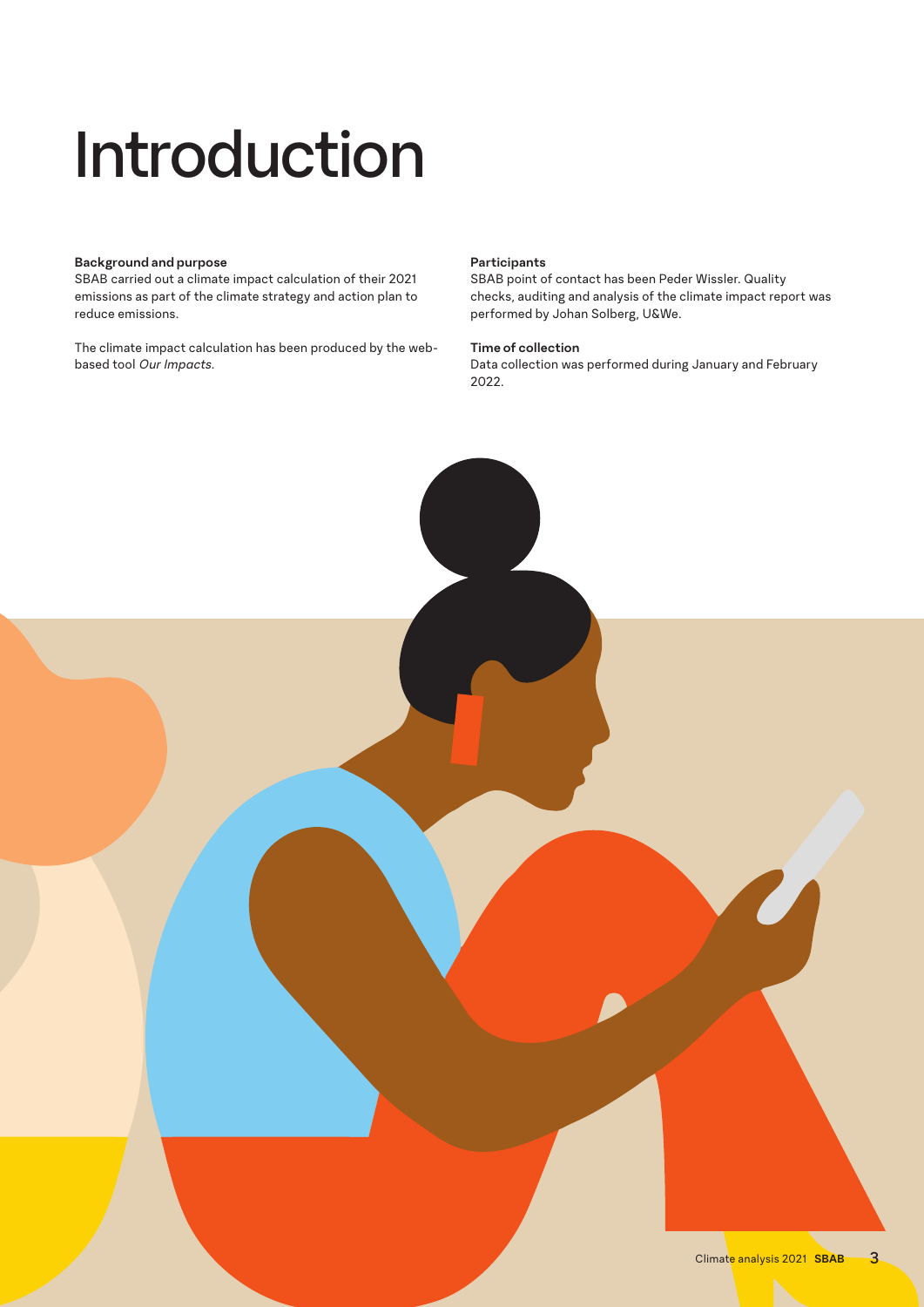# Methodology

## **Standard**

The standard used in the report is the Greenhouse Gas Protocol (GHG Protocol), developed by the World Resources Institute and the World Business Council for Sustainable Development. According to the GHG Protocol, a company must take responsibility for all emissions from activities under their control. Control is defined as financial or operational control. The GHG Protocol divides emissions into three groups or scopes. These are:

- **• Scope 1** direct emissions of greenhouse gases from burning of fossil fuels, for example emissions from oil burners and vehicles
- **• Scope 2** indirect greenhouse gases from purchased energy such as electricity, district heating
- **• Scope 3** other indirect greenhouse gas emissions from, for example, business trips, transports, paper consumption

The GHG Protocol includes seven greenhouse gases. These are:

- **•** Carbon dioxide, CO2
- **•** Methan gas, CH4
- **•** Nitrous gases, N2O
- **•** Hydrofluorcarbons, HFCs
- **•** Perfluorcarbons, PFCs
- **•** Nitrotrifluroid, NF3
- **•** Sulphur hexafluoride, SF6

These gases have different global warming potentials (GWP). For example, CO2e has potential 1, while CH4 has potential 25. That is why all gases are converted to carbon dioxide equivalents CO2e.

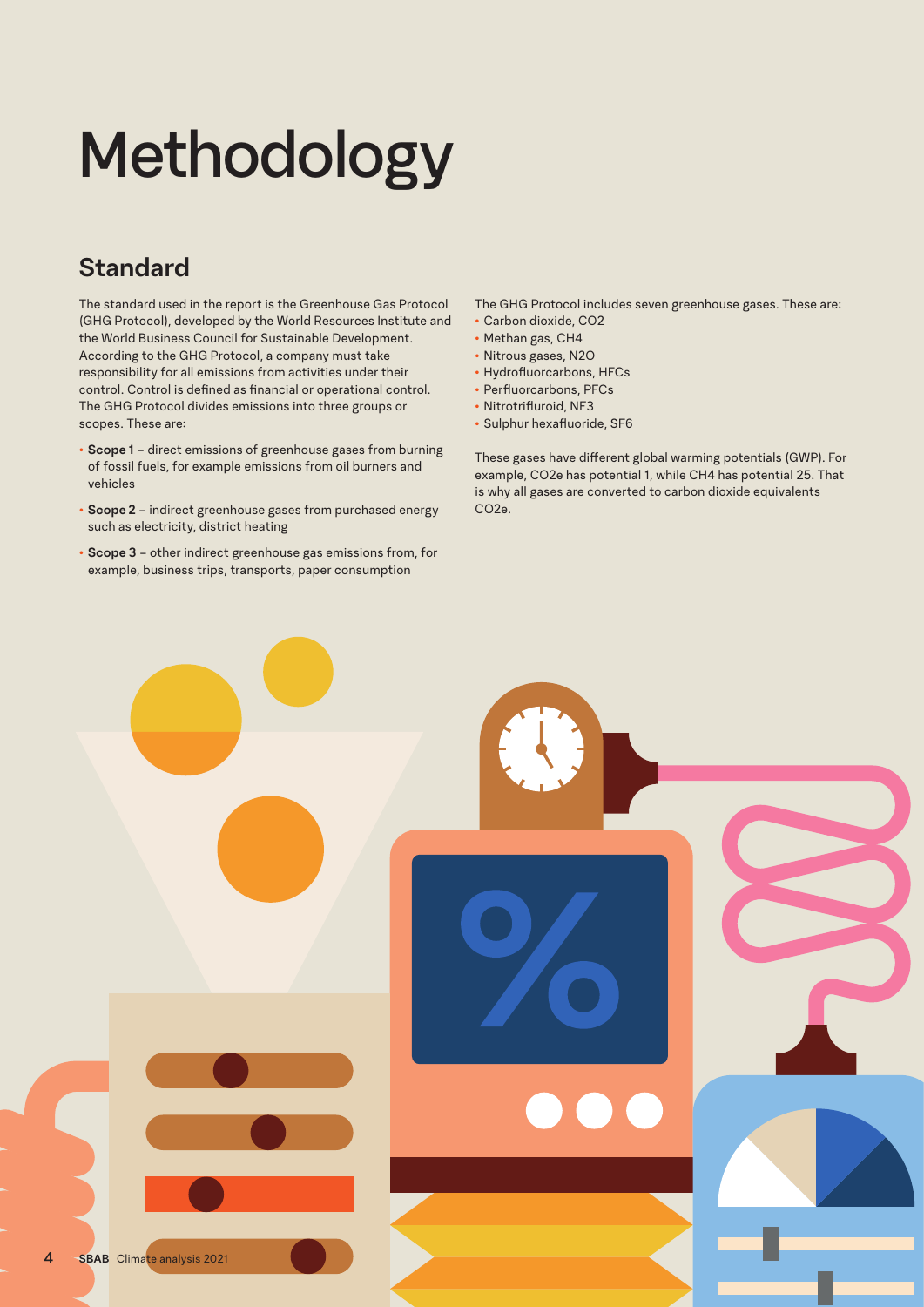### **Data**

For the 2021 annual climate footprint report, data has been collected from SBAB offices in Stockholm, Karlstad, Gothenburg, and Malmö, as well as from the Booli office (Booli is a subsidiary of SBAB).

The climate calculations are based on data from 2021. Comparisons have been made with previous annual climate reports (2015-2021).

#### **Emission factors**

Our Impacts includes emission factors that are collected from international and scientifically approved sources. In any cases where specific emission factors for Sweden are available, they were used. Sweden specific emission factors were used, for example, for renewable electricity, district heating and emissions data from the Swedish Railways (SJ).

#### **System limits**

The emission sources reported are:

#### *Scope 1*

**•** Own/long-term leased cars (no emissions in 2021, as SBAB no longer has them)

#### *Scope 2*

- **•** Electricity Good Environmental Choice (Bra Miljöval), residual electricity, windpower
- **•** District heating
- **•** District cooling

#### *Scope 3*

- **•** Waste for incineration
- **•** Recycled waste
- **•** Copying paper
- **•** Water consumption
- **•** Supplier electricity (servers)
- **•** IT equipment



- Business trips
- Flights
- Staff cars
- Hotel nights
- Trains
- Taxi

#### **Upstream emissions**

The GHG Protocol recommends that upstream emissions are included, for example supplier emissions. For electricity and district heating, transferral losses must be considered, and fuel transports must be included, as well as the manufacturing of the fuel used for production of electricity and heating. For driving, manufacturing and transport of fuel is included. Upstream emissions have been calculated for the company's diesel/petrol cars and for train travels. Renewable electricity has been updated with upstream emissions including transport and distribution losses.

For train travel, the SJ emission factors that consider upstream emissions were used.

#### **Air travel**

Air travel emissions include more than the fossil content of the air fuel. The condensation trails left by air travel cause a greenhouse effect. That is why air travel emissions are usually appointed a higher emission factor, a RFI factor (Radiative Forcing Index). In this climate calculation report, this factor has been set at 2.0, which means that the emission is calculated two times more in relation to the carbon dioxide value of the consumed fuel.

#### **Key figures**

By relating the emissions to key descriptive statistics at SBAB, an intensity measure is reported in addition to absolute emissions. The emissions have been put in relation to the following indicators:

- **•** Office space in square meter
- **•** Number of full-time employees (FTE)
- **•** Lending MSEK

#### **Data quality**

Data can either be actual, i.e., taken from accounting, reports etc., or estimated, i.e. estimated according to a method of calculation. 97.1 per cent of the emissions for 2021 are based on actual data. This means that in general data quality is very high.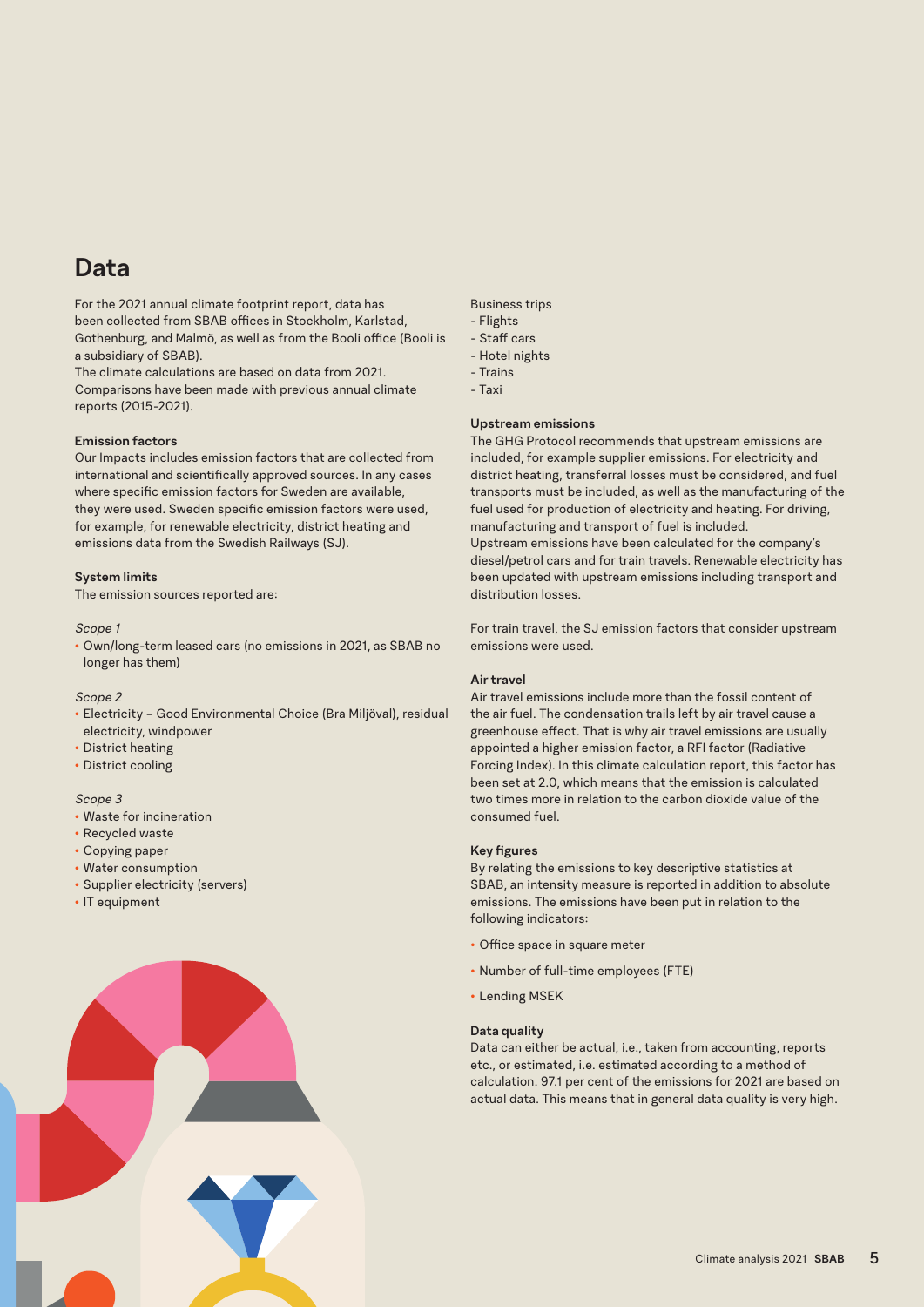## **Results**

Data in the tables show emissions of greenhouse gases, expressed as carbon dioxide equivalents CO2e. The reporting is done in tonnes CO2e, if not otherwise stated.

Numbers have been rounded up to avoid decimals.

#### **Total emissions**

In 2021, SBAB's total emissions were 461.9 tCO2e. A decrease of 23 per cent as compared to 2020. The table shows the emissions from 2015 onwards.

#### **Total emissions**

| tCO <sub>2e</sub> | 2021  | 2020  | 2019  | 2018  | 2017  | 2016  | 2015  |
|-------------------|-------|-------|-------|-------|-------|-------|-------|
|                   | 461.9 | 601.8 | 533.7 | 193.3 | 183.8 | 186.0 | 158.6 |

2020 is the year with the highest measured climate footprint since SBAB started to measuring their climate impact since 2009.

#### **Emissions divided per scope** *(Numbers have been rounded up)*

| tCO2e   | 2021  | 2020  | 2019  | 2018  | 2017  | 2016  | 2015 |
|---------|-------|-------|-------|-------|-------|-------|------|
| Scope 1 | 0.0   | 1.4   | 12.3  | 12.4  | 17.1  | 17.1  | 13.7 |
| Scope 2 | 44.4  | 54.0  | 39.6  | 23.5  | 22.6  | 32.7  | 54.5 |
| Scope 3 | 417.5 | 546.4 | 481.8 | 157.4 | 144.1 | 136.2 | 90.4 |
| tCO2e   | 2021  | 2020  | 2019  | 2018  | 2017  | 2016  | 2015 |

**Total 461.9 601.8 533.7 193.3 183.8 186.0 158.6**

The table shows that all emissions come from scopes 2 and 3. The decrease in scope 1 is explained by the fact company cars have been phased out of the organisation (policy decision).

**Emission divided per emission source**

The table below shows the emissions from all sources of emission that have been measured.

#### **All measured sources of emissions**

| tCO2e                  | 2021                | 2020        | 2019  | 2018  | 2017  | 2016  | 2015  |
|------------------------|---------------------|-------------|-------|-------|-------|-------|-------|
| District heating       | 29.4                | 15.7        | 26.0  | 24.7  | 23.9  | 25.2  | 45.4  |
| District cooling       | $\mathsf{O}\xspace$ | 0.2         |       |       |       |       |       |
| Electricity            | 37.4                | 52.6        | 26.5  | 12.1  | 10.8  | 14.2  | 15.0  |
| Water consumption      | 0.5                 | 0.3         | 0.3   | 0.4   |       |       |       |
| Waste for incineration | 0.1                 | 0.1         | 0.4   | 0.06  | 0.4   | 2.6   | 0.2   |
| Company cars           | $\circ$             | 0.7         | 15.5  | 15.5  | 21.4  | 20.5  | 15.0  |
| Flight                 | 9.0                 | 35.8        | 131.6 | 130.3 | 115.9 | 108.2 | 65.7  |
| Trains                 | 0.1                 | $\mathbf 0$ | 0.4   | 0.4   | 0.4   | 1.5   | 1.32  |
| Copying paper          | $\circ$             | 0.8         | 0.7   | 0.5   |       |       |       |
| Employees' cars        | 22.1                | 23.6        | 11.7  | 5.6   | 7.3   | 11.4  | 16.0  |
| Taxi                   | 0.7                 | 1.1         | 3.3   | 3.6   | 3.7   | 2.4   |       |
| Server centres         | 31.8                | 24.8        | 88.6  |       |       |       |       |
| IT equipment           | 322.8               | 439.3       | 209.2 |       |       |       |       |
| Hotel nights           | 8.0                 | 6.8         | 19.6  |       |       |       |       |
| Total                  | 461.9               | 601.8       | 533.7 | 193.3 | 183.8 | 186.0 | 158.6 |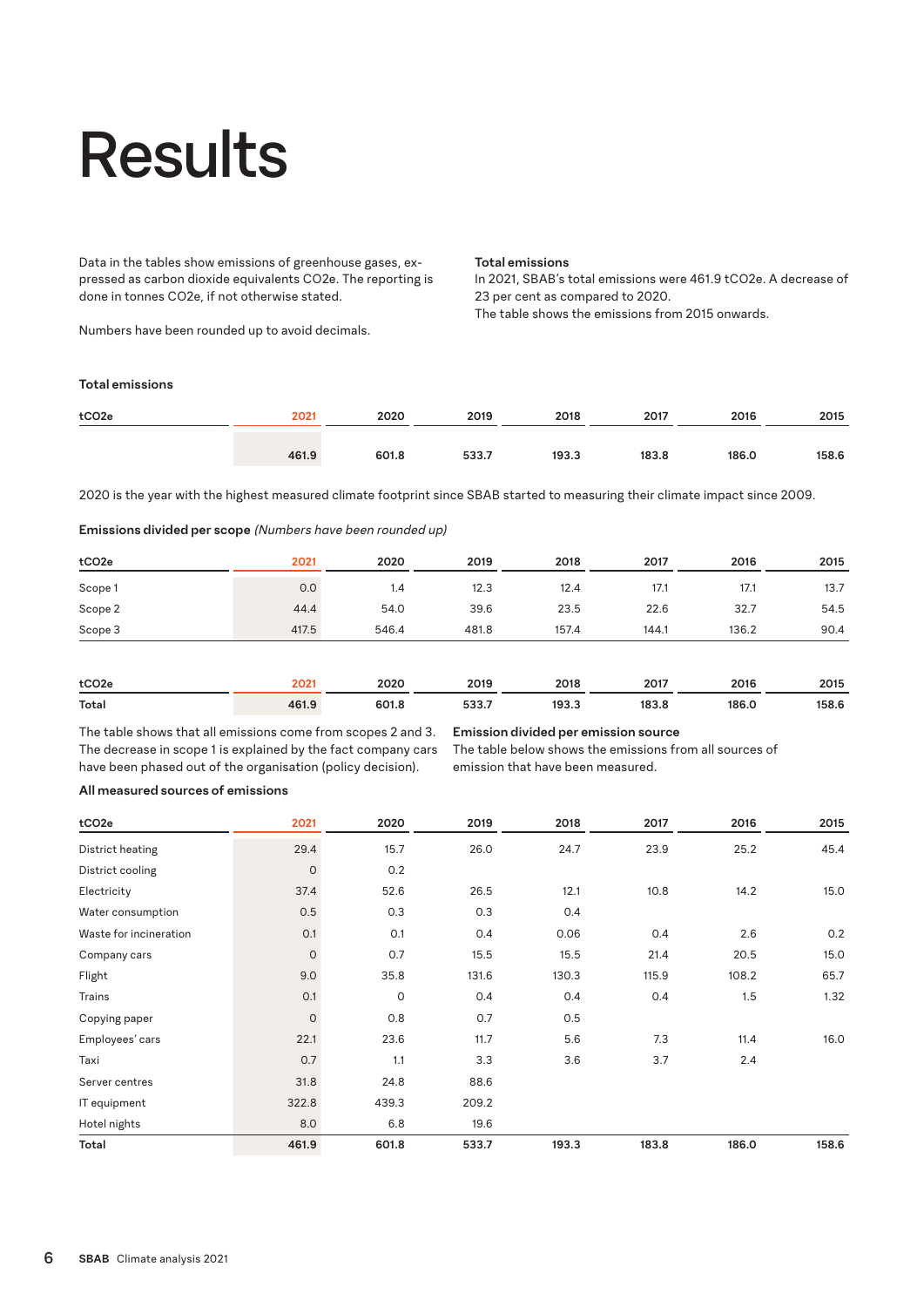IT equipment (employee computers and phones) and electricity consumption are the two dominant sources of emissions. Together, in 2021, they account for 360 tCO2e or 78 per cent. Measure of climate impact of IT equipment includes computer screens, computers, laptops and mobile telephones. Air travel is down by 75 per cent. Electricity consumption has decreased by

29 per cent. This is largely due to the solna office being able to shift to a green electricity contract.

#### **Emissions from Air Travel**

A detailed analysis of air travel can be found in the table below.

#### **Emissions per flight distance** *(Numbers have been rounded up)*

| Air travel emission tCO2e | 2021 | 2020 | 2019  | 2018  | 2017  | 2016  | 2015 |
|---------------------------|------|------|-------|-------|-------|-------|------|
| Short                     | 8.5  | 32.2 | 58.3  | 45.8  | 46.4  | 51.5  | 43.8 |
| Medium                    | 0.5  | 3.6  | 29.8  | 47.7  | 12.1  | 23.7  | 20.6 |
| Long                      |      |      | 43.5  | 36.8  | 57.4  | 33.0  | 1.3  |
| Total                     | 9.0  | 35.8 | 131.6 | 130.3 | 115.9 | 108.2 | 65.7 |

Per passenger kilometre, short flights have the greatest climate impact, while long flights have the least impact. The reason for this is that take-off and landing cause more emissions than the horizontal flight. Short-range flights are in the Nordic countries. Medium-range flights are in Europe, and long-range are intercontinental flights.

In 2021, air travel continued to decline, a trend that started with the COVID-19 pandemic the preceding year. The decrease was 75 per cent as compared to 2020 levels.

There has been a clear decrease of short-range travel (-73 per cent), while medium-range travel has decreased (-86 per cent), and no long-range trips have occurred in 2020 or 2021.

The main reason for the decline air travel is due to the reduced possibility to have meetings and conferences due to the COV-ID-19 pandemic. Currently, digital meetings are increasingly planned and promoted instead.

The key figures used are:

- **•** Emissions in relation to the number of full-time employees
- **•** Emissions in relation to floor space, m2
- **•** Emissions in relation to lending volume, MSEK

#### **Key figures**

| tCO2e                    | 2021   | 2020    | 2019     | 2018    | 2017     | 2016    | 2015    |
|--------------------------|--------|---------|----------|---------|----------|---------|---------|
| Emission kgCO2e          | 461900 | 601800  | 533700   | 193 300 | 183800   | 186000  | 158 600 |
| Full-time employees *FTE | 833    | 760     | 695      | 574     | 506      | 485     | 443     |
| kgCO2e/FTE               | 555    | 792     | 768      | 337     | 363      | 383     | 358     |
| Floor space, m2          | 15781  | 14736   | 13 4 4 5 | 11855   | 11 2 6 6 | 10856   | 11 477  |
| kgCO2e/m2                | 29     | 41      | 40       | 16      | 16       | 17      | 14      |
| Lending, MSEK            | 467000 | 423 000 | 383800   | 364 200 | 335100   | 296 000 | 297000  |
| kgCO2e/Lending MSEK      | 0.98   | 1.42    | 1.39     | 0.53    | 0.55     | 0.63    | 0.53    |

Table 5. Key figures for 2021, 2020, 2019, 2018, 2017, 2016 and 2015. Emissions are stated in kgCO2e. \*FTE=FTE Full time equivalent (a measuring unit equivalent to an employee that works full time for a year), this means that part-time staff is recalculated into full time.

The number of full-time employees has gradually increased throughout the years. In 2019, Booli was added as a new unit and the climate impact from IT equipment was added. In 2021, the number of full-time employees increased by 9.6 per cent. This means that the intensity emission measure/full-time employee reduced from 792 kg/FTE for 2020 to 555kg/FTE. In comparison to general data for service companies this is still a low value.

The floor space changes every year due to various reasons, for example, more staff and moving offices. In 2020, it increased due to new offices in Karlstad and Solna (Stockholm). Emissions in relation to lending volume show a lower level in 2021 as compared to 2020. Lending is at a higher level in 2021 as compared to 2020.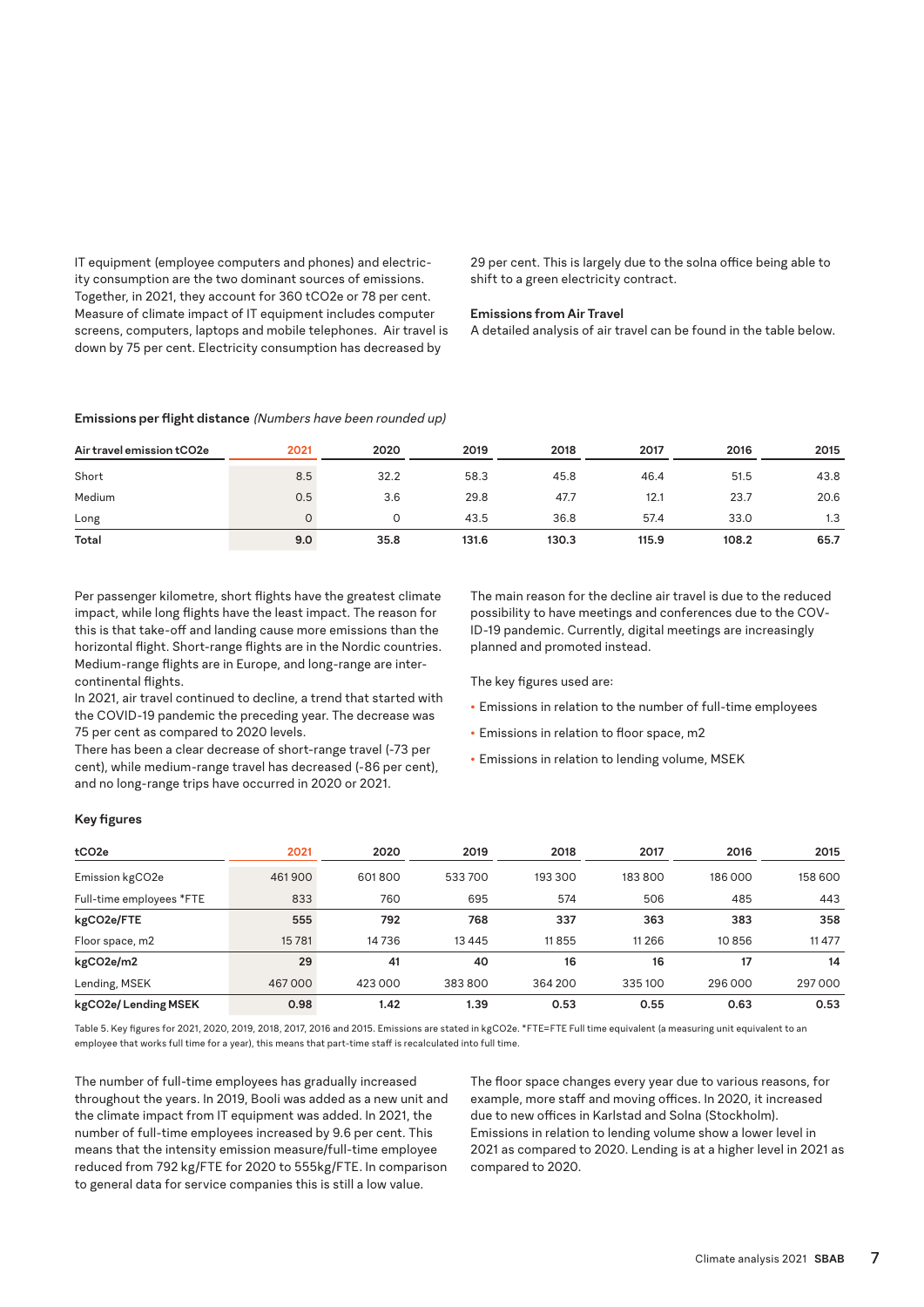#### **Energy usage**

Emissions due to energy use in our offices are relatively low due to the active choice to purchase Good Environmental Choice for electricity (Bra Miljöval). Below, the energy usage is presented to analyse the energy efficiency over time.

#### **Energy usage offices**

|                       | 2021     | 2020    | 2019    | 2018     | 2017     | 2016    | 2015    |
|-----------------------|----------|---------|---------|----------|----------|---------|---------|
| District heating, kWh | 746461   | 898932  | 639044  | 633 544  | 616 540  | 687485  | 805 284 |
| Electricity, kWh      | 589153   | 1263979 | 1036327 | 1028 187 | 979 857  | 946 170 | 984 596 |
| Total                 | 2335614  | 2065415 | 1675371 | 1661731  | 1596397  | 1633655 | 1789880 |
| Floor space, m2       | 15781    | 14736   | 13445   | 11855    | 11 2 6 6 | 10856   | 11 477  |
| kWh/m2                | 148      | 140     | 124     | 140      | 142      | 150     | 156     |
| Annual change         |          |         |         |          |          |         |         |
| - electricity         | $+25.7%$ |         |         |          |          |         |         |
| - district heating    | $-16.9%$ |         |         |          |          |         |         |

The total energy consumption for 2021 is 2 335 614 kWh. In 2020, the equivalent consumption was 2 065 415 kWh. Total consumption has increased by 13 per cent.

The kWh/m2 increased from 140 to 148 from 2020 to 2021, which indicates a decrease in energy efficiency. The increase of electricity consumption is 25.7 per cent, which was partially due to an increase of floorspace. The district heating consumption decreased by 17 per cent.

#### **The effect of green electricity**

For most of its offices, SBAB has Good Environmental Choice for electricity/wind power for all the offices. The exception is Booli that has not reported buying renewable electricity for electricity usage for office, or for their electricity usage for server services, which entails a climate impact based on the Nordic residual mix, according to the Greenhouse Gas Protocol. The table below is a comparison.

#### **Comparison regular electricity SBAB – Good Green Choice Electricity (Bra Miljövalel)**

|                                                                    | 2021    | 2020    | 2019    | 2018    | 2017   |
|--------------------------------------------------------------------|---------|---------|---------|---------|--------|
| Consumption kWh                                                    | 1589153 | 1263979 | 1036327 | 1028187 | 979857 |
| Emission according to Nordic electricity mix tCO2e                 | 537.9   | 427.8   | 350.8   | 348.0   | 331.7  |
| Good Green Choice Water (Bra Miljöval) Water 95%, 5% wind<br>tCo2e | 10.9    | 8.6     |         | 7.0     | 6.7    |
| Potential avoided emissions tCO2e                                  | 527.0   | 419.2   | 343.7   | 17.1    | 23.6   |

SBAB's purchase of green electricity mean emissions are not as high as would have been the case with regular electricity. For 2021, the total potential for avoided emissions constitutes 527 tCO2e. Today, the avoided emissions are 472.3 tonnes. If SBAB

would buy green electricity throughout the entire value chain, another 54.7 tonnes can be saved, (approximately two thirds for the Booli office electricity use and on third for Booli's server centres respectively).

#### **Waste**

The amount of waste is detailed below.

#### **Amount of waste**

| Kg                | 2021  | 2020   | 2019   | 2018   | 2017    | 2016   | 2015  |
|-------------------|-------|--------|--------|--------|---------|--------|-------|
| For incineration  |       |        | 10004  | 20 115 | 6704    | 13 600 | 11000 |
| For recycling     | 21900 | 28 810 | 10 014 | 12 904 | 10 3 26 | 16 200 | 22000 |
| Total             | 21900 | 28810  | 20018  | 33019  | 17030   | 29800  | 33000 |
| Waste kg/employee | 26.3  | 37.9   | 28.8   | 57.4   | 33.6    | 61.4   | 74.5  |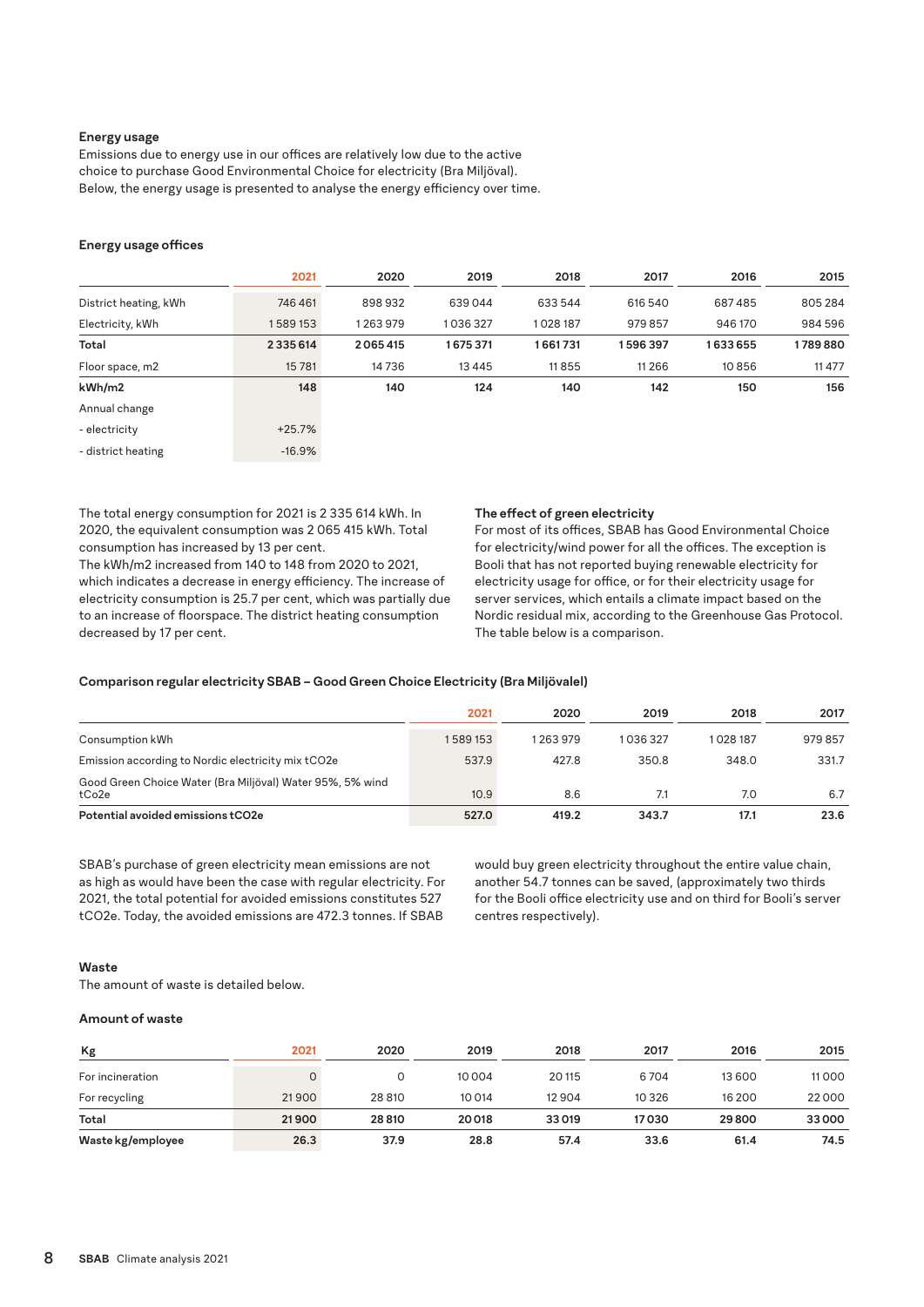## **Reduction potential**

In general, there are three ways to decrease the greenhouse gas emissions. These are:

- **•** Reduce the usage of fossil energy in purchased products/services by more efficiency and changed behaviour
- **•** Transfer to entirely renewable energy

#### **Reduced usage of fossil energy**

#### *Air travel*

Emissions from air travel are down to 9 tCO2e, which is a decrease of 75 per cent as compared to the previous year. The reduction is primarily explained by less travelling due to the ongoing COVID-19 pandemic. Digital meetings have proven to be a good substitute for many meetings; therefore, it is important to retain this changed behaviour.

SBAB's travel policy indicates that where available train rides should be taken instead of flights for environmental reasons, and clearly recommends taking a train for trips shorter than 500 km er trips. It is worth noting that short-range flights (flights in the Nordic countries) have been reduced by 73 per cent. For travel to the airport, flight trains and busses are the first choice.

#### *Taxis*

According to SBAB's travel policy, public transport is to be used as a first choice during working hours.

#### *Cars*

In 2020, a change was made in the company car policy to consciously phase out company cars.

Regarding the staff's business trips in their own cars, emissions in 2021 were 2.1 tCO2e, a reduction of 6 per cent from 2020. This type of emission has increased by +49 per cent as compared to 2019. In all, business trips by car have decreased by 9 per cent.

#### *Other emissions*

Electricity usage has increased due to an increase in office space (m2) of 7 per cent. There is a potential for savings with Booli (which has not reported buying renewable electricity for their electricity usage, or for electricity usage for server services). One major possible improvement is to extend the life cycle of the staff's IT equipment, which has the potential to reduce climate impact estimated at 15 per cent (50 tonnes CO2e/ year). The working group at SBAB that works with climate impact, including the Tech department have had a workshop on IT purchases, extending the life of equipment and recycling used equipment. Another planned measure is to cover more sources of emission (see Proposal for extended measuring ranges).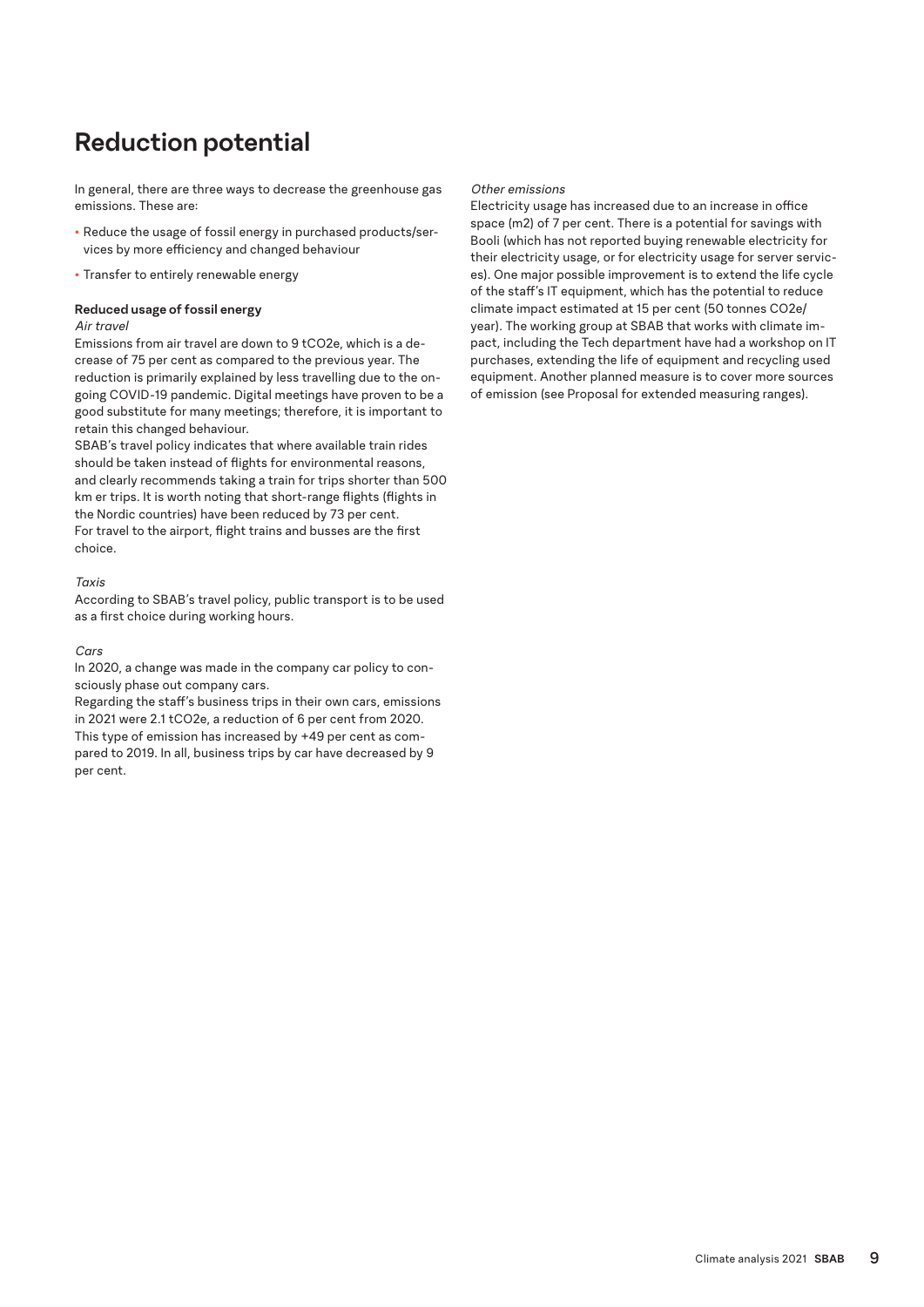### **Data improvement**

| Data quality               | Good<br>quality | Medium good<br>quality or<br>mixed quality | Low<br>quality |
|----------------------------|-----------------|--------------------------------------------|----------------|
| Scope 1                    |                 |                                            |                |
| Own cars                   |                 |                                            |                |
| Scope 2                    |                 |                                            |                |
| Electricity consumption    |                 |                                            |                |
| District heating           |                 |                                            |                |
| Scope 3                    |                 |                                            |                |
| Waste for incineration     |                 | œ                                          |                |
| Waste for recycling        |                 |                                            |                |
| Staff cars                 |                 | œ                                          |                |
| Electricity server centres |                 |                                            |                |
| Air travel                 |                 |                                            |                |
| IT equipment               |                 |                                            |                |
| Trains                     |                 |                                            |                |
| Taxi                       |                 |                                            |                |
| Hotel nights               |                 |                                            |                |
|                            |                 |                                            |                |

*Waste for incineration. No data this year.*

*Own cars.* Based on consumption of fuel, which is best data quality.

*Electricity consumption for Booli, server centres.* Not 100 per cent renewable electricity.

*IT equipment.* A flat rate calculation has been performed to remove the use part of the product's life cycle.

*Staff cars.* Data quality would be improved by more exact data regarding the type of fuel and car size. For example, currently, number of driven kilometres by private cars are reported en masse, without any information on the type of fuel. In general, data quality is good, although there is still room for improvement. It is crucial to refine data regarding electricity consumption for the server centres.

### **Proposal for extended measuring range**

The GHG Protocol recommends the extension of Scope 3 reporting. During 2020 and 2021, there was significant improvement in the range of emissions sources includedin SBAB's reporting. In 2021 SBAB, for the first time calculated and disclosed the emissions from lending (Scope 3 downstream). Please see full disclosure in the annual report 2021. Additional emissions that may be considered for inclusion by SBAB in the future are:

- **•** Employees' journeys to and from work
- **•** Business trips with rental cars
- **•** Representational meals
- **•** Fruit and coffee
- **•** Printed matter

Regarding emission reporting it should be viewed as a long-term process. The principle should be to start from:

- **•** materiality
- **•** available data
- **•** symbolic significance

It should be quite simple to further refine the reporting of business trips since there is available data for rental cars.

Printed matter has a symbolic value, as it relates to saving measures and being climate-minded in the office, i.e., avoiding printing and copying on both sides of the paper.

Emissions from fruit and coffee consumption also have a symbolic value. Data is available from the supplier.

The scope of representational meals is difficult to define and therefore, assessing the scope of the emissions is also difficult.

From a materiality perspective, employees' journeys to and from the office is a type of emission that should be included and prioritised. By creating awareness of and introducing various motivating measures, this type of emission can be reduced. Many companies view such measures as part of their healthpromoting programmes. SBAB is planning to include commuting in the future.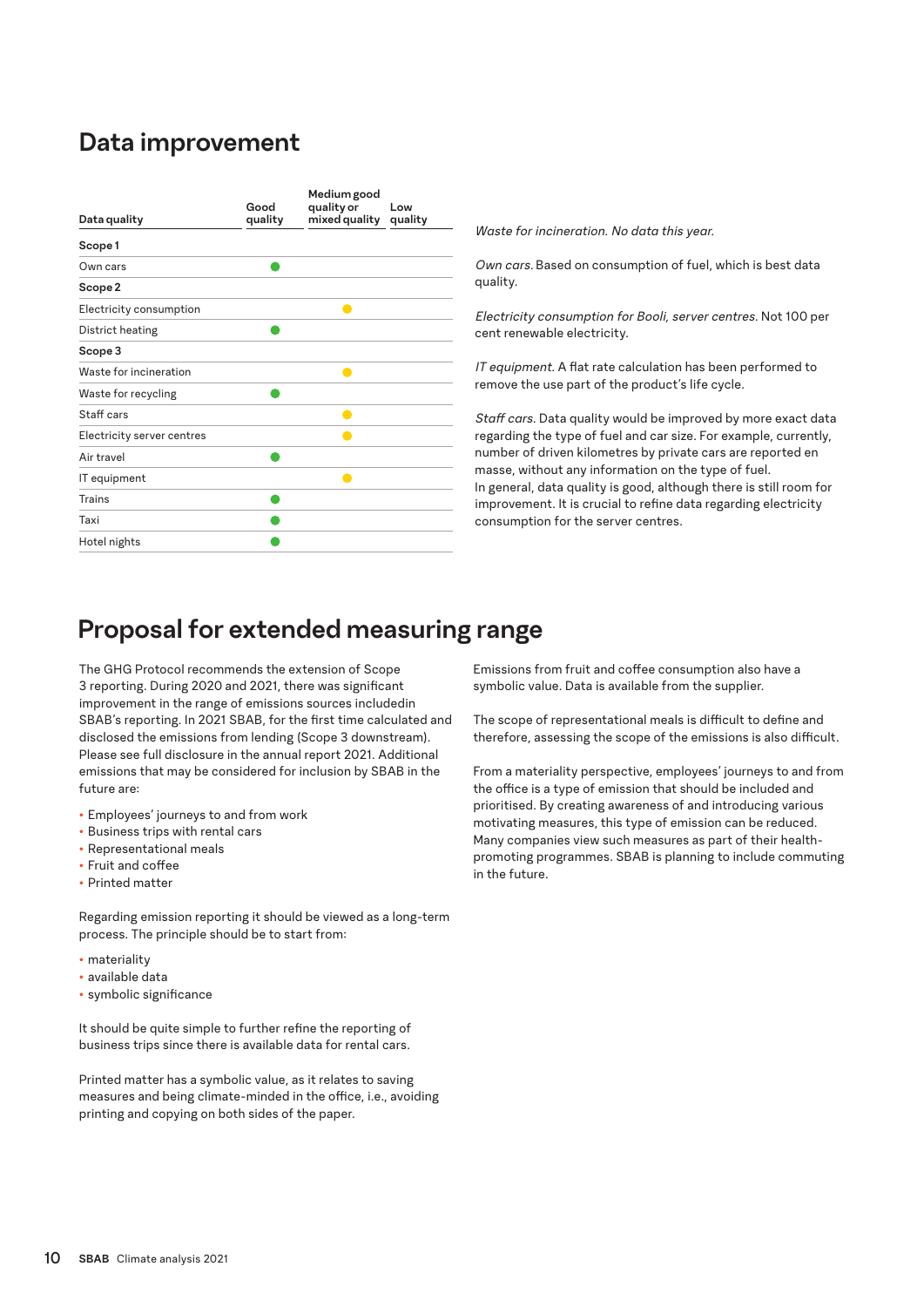### **Reduction target and climate compensation**

SBAB has a reduction target of 15% until 2025 on scope 1, 2, and 3 upstream. A working group with representatives from departments of tech, user experience, facility management and sustainability work actively to achieve the target and improve SBAB's climate impact. Moreover, SBAB committed to climate compensating for 100% of our scope 1, 2 and 3 upstream emissions every year. Climate compensation in 2020 was done through financing a wind power project in Aruba, an

area that is currently largely dependent on coal energy. Climate compensation for 2021 was done via financing a solar power project in Rajasthan, India. Only 9 percent of India's energy is renewable. Both projects are certified Gold Standard, ensuring that the positive climate impact does not come at the expense of other sustainability aspects.

### **Calculation emissions from our lending**

Climate reporting of investments and lending is becoming a more important issue on the agenda for financial institutions. Investors and legislators are demanding more reporting and transparency, and savers now take a new interest in the climate impact of the institutions.

SBAB took the first step to measure the mortgage portfolio's climate effect, to learn more about the emissions originating from their business activity. Please see the full disclosure SBAB's Annual Report 2020. These indirect emissions, Scope 3 downstream, by far exceed the emissions of the own activity of SBAB, and therefore, are critical in order to develop product offerings to reduce adverse climate impact.

An extension of the climate calculation, apart from more transparency in reporting, will constitute a good foundation for setting science-based climate targets (SBT), for companies in the financial sector.